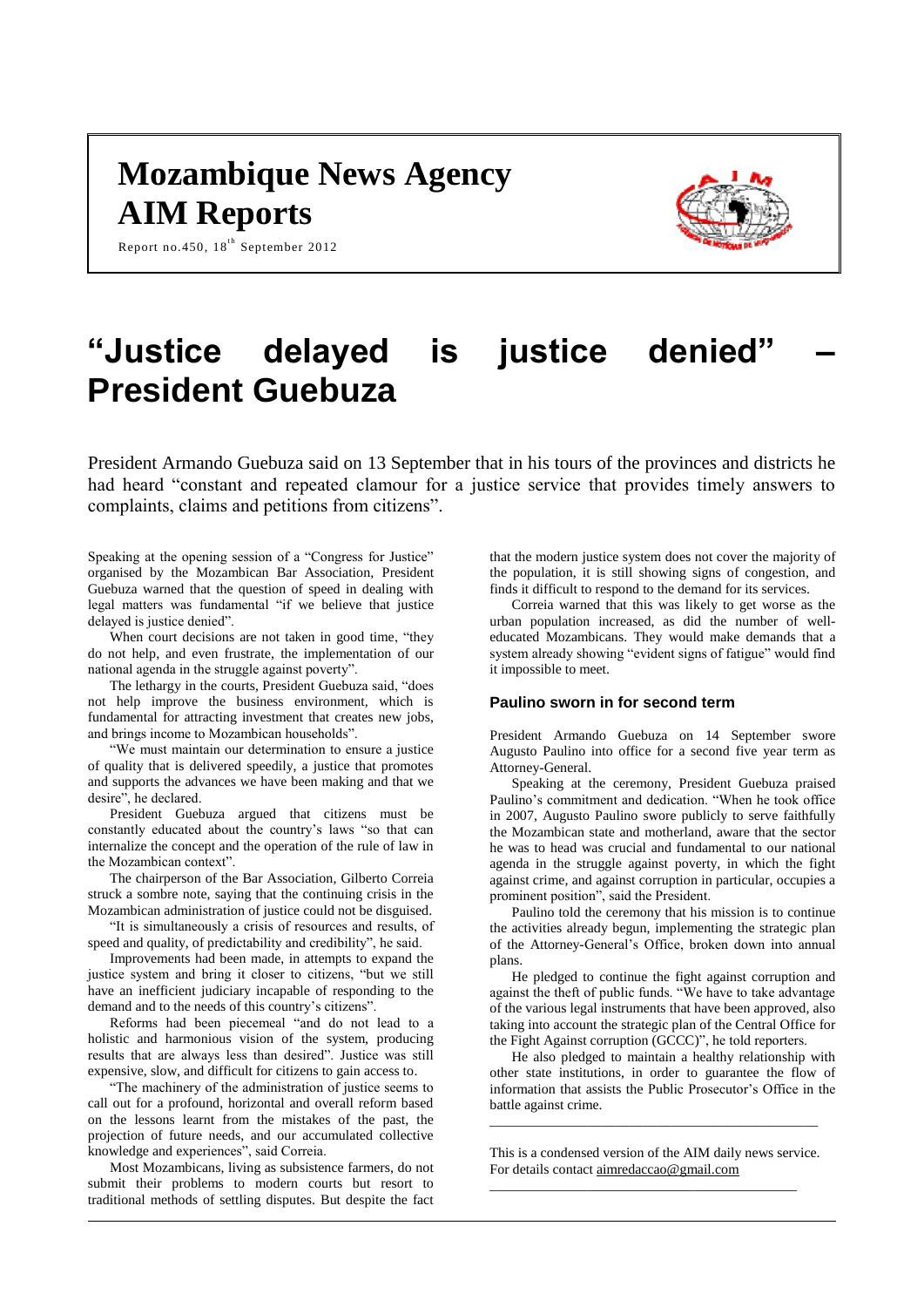#### **Central bank cuts interest rates**

The Monetary Policy Committee of the Bank of Mozambique on 12 September announced a cut of 100 base points in its key interest rates.

Thus the Standing Lending Facility (which is the interest rate paid by the commercial banks to the central bank for money borrowed on the Interbank Money Market) falls from 11.5 per cent to 10.5 per cent. This follows four cuts in this rate earlier in the year – in December the Standing Lending Facility rate was 15 per cent.

The interest rate paid by the central bank to the commercial banks on money they deposit with it (the Standing Deposit Facility) falls by 50 base points, from three to 2.5 per cent, while the Compulsory Reserves Coefficient – the amount of money that the commercial banks must deposit with the Bank of Mozambique – remains at eight per cent.

The statement from the Monetary Policy Committee said that it "took note of the prevailing risks in the international economic and financial situation, particularly those associated with the worsening sovereign debt crisis in the Euro Zone"

But the economic and financial indicators for Mozambique had continued to develop "in line with the programme for this year". In particular, economic growth remained strong and inflation low.

The preliminary information from the National Statistics Institute (INE) showed that, in annual terms, the economy grew by eight per cent in the second quarter of this year, an improvement of 1.7 per cent when compared with the first quarter, and of two per cent when compared with the second quarter of 2011.

The sector that showed most growth  $-54$  per cent  $-$  was mining, undoubtedly because of the giant open cast coal mines operated by the companies Vale and Rio Tinto in the Moatize coal basin in Tete province. Transport and communications grew by 14.8 per cent (and no doubt the coal traffic on the Moatize-Beira line was a significant contributor to this). Manufacturing industry grew by 11.6 per cent and trade by 10.2 per cent.

As for inflation this has disappeared from the Mozambican economy, replaced by a slight deflation. As measured by the Maputo Consumer Price Index, inflation was negative for the fifth month in a row at minus 0.07 per cent.

This deflationary picture remains broadly true even when the slight price rises in the other two major cities, Beira (inflation of 0.04 per cent) and Nampula (0.03 per cent), are included. Putting the three indices together gives an overall Mozambican inflation rate for August of minus 0.02 per cent. For the first eight months of the year, inflation was minus 0.5 per cent.

The central bank argues that prices have remained steady or fallen slightly because of the greater supply of goods produced domestically, the decline in prices of some key commodities on the world market, the stability of the Mozambican currency the metical against other currencies, and "continued economic policy measures seeking to soften the exogenous shocks caused by the international economic and financial crisis".

Mozambique's net international reserves grew slightly in August (by \$11.1 million), and by the end of the month they stood at \$2.42 billion, enough to cover 5.3 months of imports of goods and services.

On the Inter-Bank Exchange Market, the metical continued to lose value slowly against the dollar. On the last day in August the exchange rate quoted was 28.69 meticais to

the dollar, a depreciation of 1.67 per cent when compared with the rate of 28.22 meticais to the dollar at the end of July.

But the metical gained in value against the South African rand. At the end of August there were 3.42 meticais to the rand, an appreciation of 0.87 per cent. In annual terms (1 September 2011 to 31 August 2012) the metical has appreciated by 11.63 per cent against the rand, but depreciated by 5.67 per cent against the dollar.

Despite the central bank's repeated cuts in its interest rates, the commercial banks are continuing to charge their clients high interest rates. The average rate charged on a loan for a year was 21.84 per cent in July – a slight decline, of only 20 base points, on the figure for June. The prime rate for favoured customers, however, has fallen to an average of 17.11 per cent.

#### **Government revises water supply policy**

The Mozambican government's National Water Supply and Sanitation Programme (PRONASAR) will need to spend about 75 per cent more than initially forecast in order to ensure that 70 per cent of the population has access to clean drinking water, by 2015, the cut-off date for meeting the Millennium Development Goals, set by the United Nations in 2000.

The official government spokesperson, Deputy Justice Minister Alberto Nkutumula, told reporters in Maputo on 11 September that, between 2013 and 2015, the government will need to spend \$35 million a year on water sources, rather than the earlier estimate of \$20 million a year.

This is because the weekly meeting of the Council of Ministers (Cabinet) approved alterations to the National Water Policy.

Previously "full coverage" meant one water source (a well, borehole or standpipe) per 500 people living within a radius of 500 metres.

This was too many people per source, and in the more densely populated areas, such as peri-urban zones and parts of Nampula and Zambezia provinces, women had to queue an unacceptably long time just to fill a can with 20 litres of water.

The figure of 500 people per source created an illusion of coverage, while in reality many households were still going short of water.

So the figure has been revised downwards, said Nkutumula. Each water source should now supply 300 people living within a radius of 500 metres. This means that, in order to reach the 70 per cent target, the government must invest in between 3,900 and 4,300 extra water sources between now and 2015.

"This is a challenge for the government", Nkutumula said. "We must build new sources and repair others that are out of order".

With the old figure, he added, it was difficult to persuade potential donors that the country still faced serious water shortages. Looking at the government's own figure of 500 people per source, donors might logically conclude that 100 per cent coverage had been achieved – so why should they give more money to a water supply programme?

The figure of 300 people per source was much more realistic, and might persuade donors to maintain their support.

On the old figure, access to safe drinking water had risen from 30 per cent of the population in 2000 to 70 per cent in 2011. But with the new figure, the real coverage rate in 2011 was much lower – perhaps 60 per cent.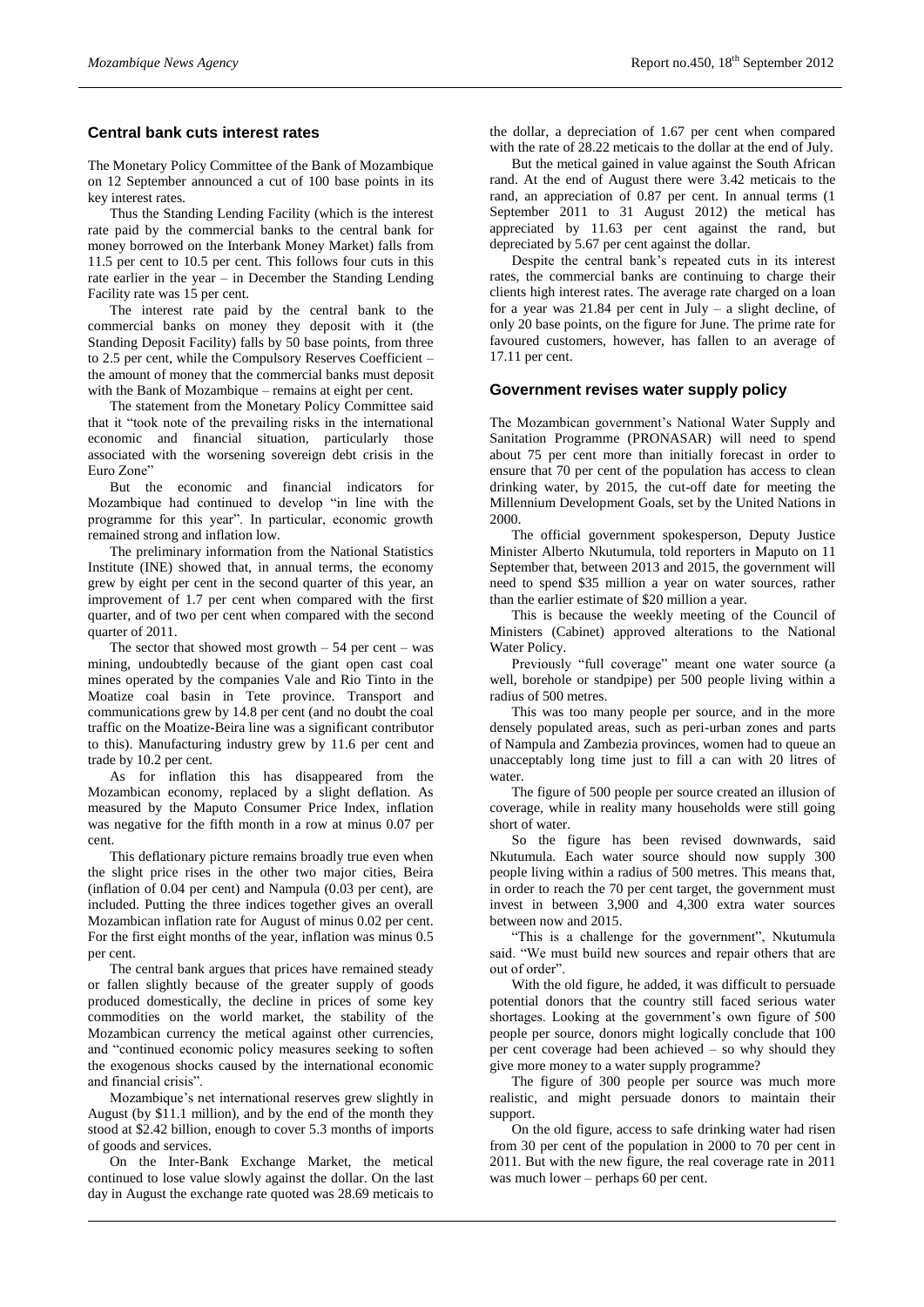### **Prime Minister condemns violence against the elderly**

Prime Minister Aires Ali on 12 September strongly condemned all forms of violence and abuse directed against elderly people, which he regarded as an affront to Mozambican culture and to the principle of mutual respect.

Speaking in Maputo at the opening of a national conference on old age, Ali said he noted with serious concern the persistent reports of violence against old people.

"Every day we hear reports of elderly citizens attacked, abused, neglected and expelled from their families and communities, because they have been accused of witchcraft and other social ills", he declared.

With an estimated population of 23.7 million in mid-2012 (according to the projections from the 2007 census), the country has 724,000 people over the age of 65, and about 250,000 over the age of 75.

There are no specific statistics on elderly people in a situation of vulnerability, but data from the Ministry of Women's Affairs and Social Welfare indicated that there are about 450,000 elderly heads of households, of whom 145,000 are living on their own.

This type of Conference happens every three years (the first one was in 2006) and, according to the Minister of Women's Affairs and Social Welfare, Iolanda Cintura, it is an opportunity for the government and the various stakeholders, including elderly people themselves, to reflect upon the issues surrounding old age.

The Mozambique director of the NGO HelpAge International, Janeth da Field, told the gathering that, since the last conference (in 2009), the country has made progress in care for the elderly. There had been a gradual expansion of social protection for the elderly, an increased presence of the elderly in the media, and greater activity by old people themselves in discussing their rights.

But she expressed great concern at cases of "shocking violence" against the elderly, and called for "strategic alliances" to deal with the problem.

The bill on old people's rights under discussion would not in itself solve the problems, she warned. "The law must be disseminated so that people know about it. If society does not know the law, there will be no change".

#### **Tanzanian drug mules arrested**

The Mozambican police arrested seven Tanzanian drug traffickers on 5 September at Maputo International Airport.

The seven had come from Brazil via South Africa and were found to be carrying 280 ampoules of cocaine in their stomachs.

On 21 August of a Tanzanian man and a Bolivian woman were arrested at the airport carrying 122 ampoules of cocaine in their stomachs. They had also travelled from Brazil, but their journey had taken them via Lisbon.

The police also announced that they had barred the entry of four Bangladeshi citizens into the country.

According to Orlando Mudumane, a spokesperson for the Maputo City Police Command, the four arrived from Nairobi on a Kenya Airways flight. "They had visas", he said, "but they were prevented from entering Mozambique because they could not explain what they were going to do here, or where they were going to stay".

A fifth man, a Cameroonian citizen, who arrived on the same flight, was also denied entry – this time because the immigration authorities discovered that his entry visa had been forged.

#### **Maputo to host regional rail conference**

The chairperson of Mozambique's publicly owned ports and railways company (CFM), Rosario Mualeia, on 14 September announced that the third conference of the Southern African Railways Association (SARA), which he currently chairs, will be held in Maputo on 6-8 November.

The conference will bring together representatives of rail companies from the SADC (Southern African Development Community) region and elsewhere to discuss the integration of transport services to make trade more competitive.

Among the key questions, Mualeia said, were the harmonization of rail policies between SADC countries and the elimination of non-fiscal barriers for goods in transit.

The rail companies also want SADC governments to exempt the railways from fuel taxes, and also to reduce or eliminate taxes on the import of rail equipment.

SARA also wants much tougher action against the vandalism and theft of rail components. The current fines that countries such as Mozambique impose on people caught stealing metallic components from the railways are regarded as far too lenient. An alternative, regarded favourably by SARA, would be mandatory prison sentences for anyone convicted of damaging rail infrastructures and equipment.

#### **Madal losing battle against lethal yellowing disease**

The Mozambican copra processing company Madal has spent \$3.2 million trying to control the lethal yellowing disease that is decimating palm trees in the central province of Zambezia.

The Madal coconut plantation was once the largest in the world but the disease has killed over seven million trees.

Lethal yellowing is caused by a phytoplasma, which is a form of bacteria that lacks cell walls and acts somewhat like a virus. This micro-organism is transmitted from tree to tree by the planthopper bug (scientific name: haplaxius crudus). When a tree is infected, the coconuts drop prematurely, and the foliage turns yellow, then eventually brown. Infected trees usually die within six months.

Madal has had to lay off 10,000 workers, because the company no longer has sufficient raw material to turn into coconut oil, soap and other products. Thus the disease is not only killing off trees, but has plunged large numbers of households in coastal Zambezia into extreme poverty.

Madal has set up two experimental fields to test 30 imported varieties of palm to see whether they might be resistant to the disease.

#### **Rhino horns seized in Philippines**

The Philippines customs authorities on 7 September sized six rhinoceros horns at the port of Manila, hidden inside a consignment of cashew nuts from Mozambique.

The horns weighed about 13 kilos, and are valued at \$1.7 million. The horns arrived at the Manila International Container Port on 25 August hidden inside 300 sacks of cashew nuts.

The horns are most probably from South Africa. 448 rhinos were killed in South Africa in 2011, and 373 are known to have fallen to poachers in the first eight months of this year.

Mozambicans are known to have been involved in poaching rhinos in South Africa's Kruger National Park. Earlier this year, a South African court sentenced three Mozambicans to 25 years in prison for their part in the slaughter of rhinos.